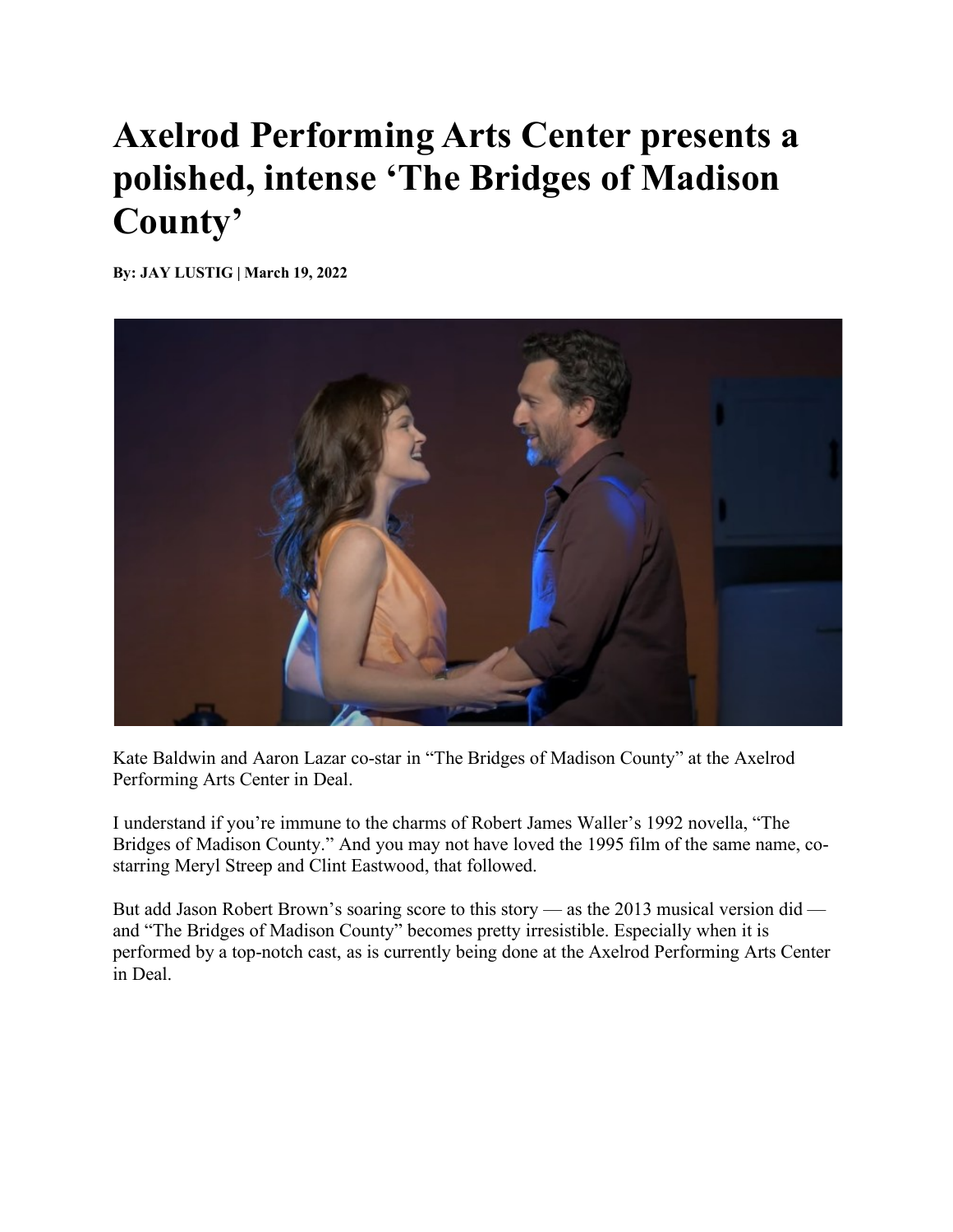

A State Fair scene in "The Bridges of Madison County."

Two-time Tony nominee Kate Baldwin plays Francesca, an Iowa housewife who escapes the drudgery that her life has become via an affair with Robert (Aaron Lazar), a worldly but lonely, divorced National Geographic photographer who comes to their sleepy rural town in 1965 on an assignment. Both sing beautifully, create fully rounded characters and project the urgent, largerthan-life emotions that Brown's songs call for.

"All my life, I have been falling into you," Robert sings, in the musical's centerpiece love song, "Falling Into You," which closes the first act.

"Whatever we do from here, don't give it a name," Francesca responds. "We mustn't reduce it to something clear or simple/I want to believe that we are the first people on Earth to know this feeling/To know this moment, to cross this line."

She, born in Italy, and he, a Seattle-based world traveler, bond over feeling similarly adrift in this middle-of-nowhere town.

"I've never been to the real middle of the country like this," he says. "It feels really empty."

"I know," she says. "It's not what I dreamed of as a girl."

This is a polished production, with strong performances throughout the cast. Bart Shatto is particularly good at capturing the wounded dignity of Francesca's unassuming and frequently perplexed husband Bud, a farmer who conveniently spends most of the play taking their two children to the Indiana State Fair to compete in a Best Steer contest. (He stays in touch with Francesca via telephone.) And Shatto really shines on "When I'm Gone," the second act burst of gospel that steers the play toward the cosmic.